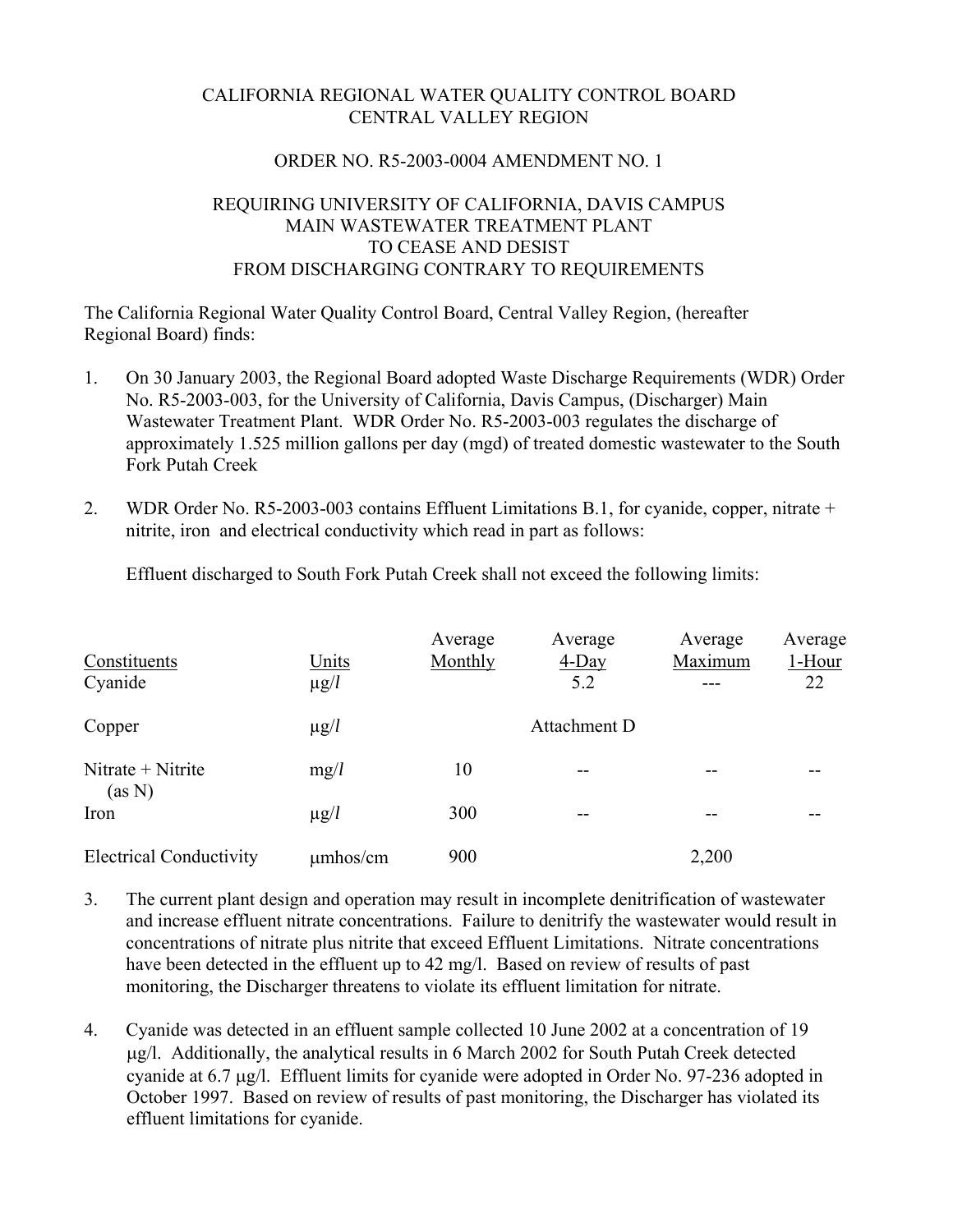- 5. Copper was detected in an effluent sample collected 10 June 20002 at a concentration of 29.3 μg/l. Effluent limits were adopted in Order No. 97-236 in October 1997. Based on review of results of past monitoring, the Discharger has violated its effluent limitations for copper.
- 6. Iron was detected in an effluent sample collected 10 June 20002 at a concentration of 445 μg/l. Additionally, the analytical results in 6 March 2002 for South Putah Creek detected iron at 988 μg/l. Based on review of results of past monitoring, the Discharger threatens to violate its effluent limitations for iron.
- 7. The wastewater treatment plant electrical conductivity annual average is 1050 mmhos/cm. Based on review of results of past monitoring, the Discharger threatens to violate the Waste Discharge Requirement for electrical conductivity.
- 8. In order to consistently comply with the nitrate plus nitrite Effluent Limitations, nitrification and denitrification of the wastewater are necessary.
- 9. In accordance with California Water Code (CWC) Section 13385(j)(3), the Regional Board finds that, based upon operational capabilities, the Discharger may not be able to consistently comply with nitrate plus nitrite, iron and electrical conductivity effluent limitations. The nitrate + nitrite, iron and electrical conductivity limitations are new requirements that become applicable to the permit after the effective date of adoption of the waste discharge requirements, and after 1 July 2000, for which new or modified control measures are necessary in order to comply with the limitation, and the new or modified control measures cannot be designed, installed, and put into operation within 30 calendar days.

Since the time schedules for completion of actions necessary to achieve full compliance exceed one year, dates for achievement are included in this Order. This time schedule does not exceed five years. Source control and treatment actions can be taken to correct the violations that would otherwise be subject to mandatory penalties under California Water Code section 13385(h) and (i), and the Discharger can take reasonable measures to achieve compliance within five (5) years from the date the waste discharge requirements were required to be reviewed pursuant to Section 13380.

California Water Code Section 13385(j)(3) requires the Discharger to prepare and implement a pollution prevention plan pursuant to Section 13263.3 of the California Water Code. A pollution prevention plan addresses only those constituents that can be effectively reduced by source control measures. Nitrate plus nitrite cannot be significantly reduced through source control measures in domestic wastewater, but iron and electrical conductivity may be reduced through source control measures. Therefore, this Order requires a pollution prevention plan for electrical conductivity and iron.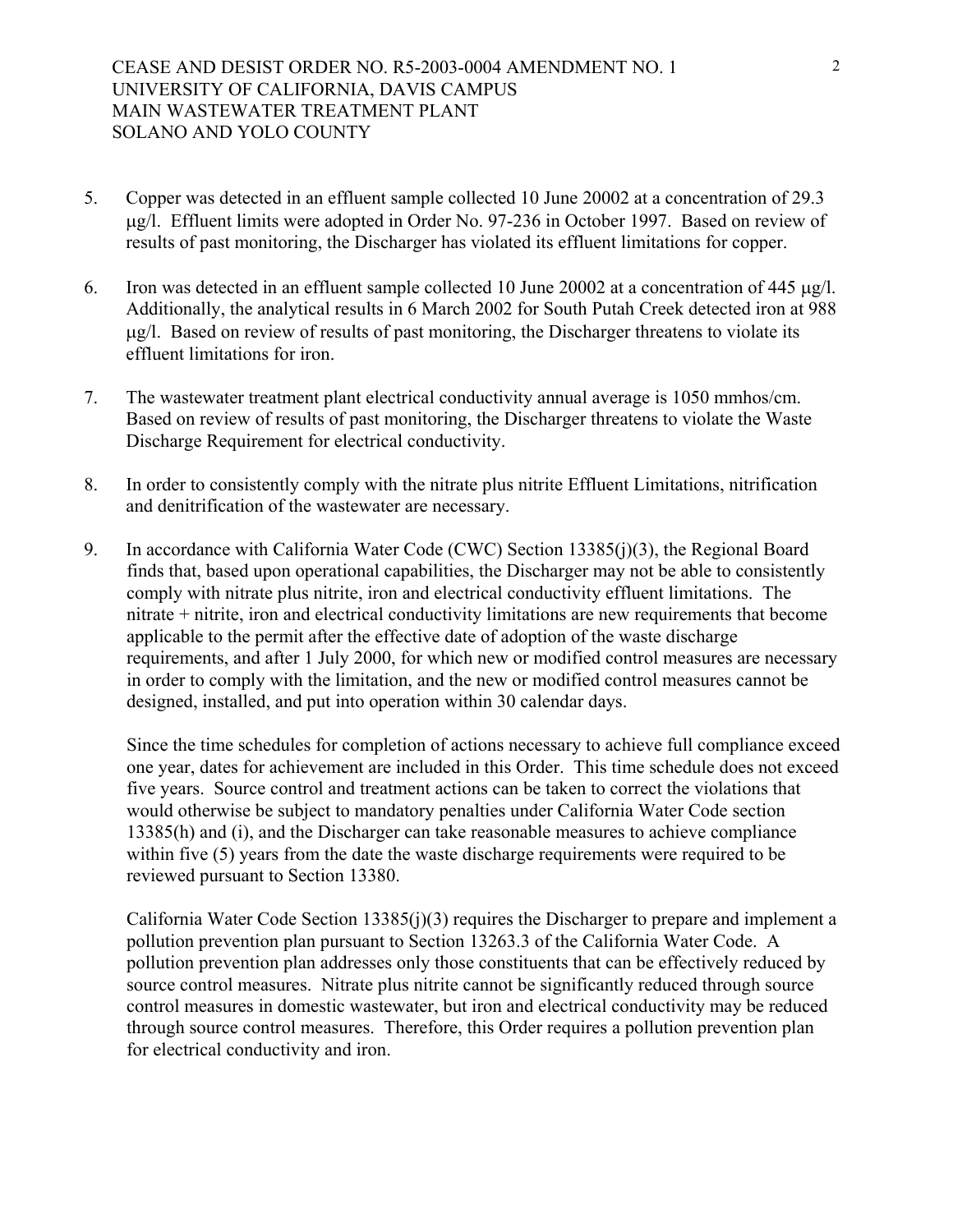CEASE AND DESIST ORDER NO. R5-2003-0004 AMENDMENT NO. 1 UNIVERSITY OF CALIFORNIA, DAVIS CAMPUS MAIN WASTEWATER TREATMENT PLANT SOLANO AND YOLO COUNTY

Compliance with this Order exempts the Discharger from mandatory minimum penalties for violations of effluent nitrate plus nitrite, iron and electrical conductivity limitations only, in accordance with California Water Code Section 13385(j)(3).

Compliance with this Order does not exempt the Discharger from mandatory minimum penalties for violations of effluent copper and cyanide limitations. Copper and cyanide limitations were adopted in Order No. 97-236 in October 1997. The Discharger had until 30 November 2000 to meet copper and cyanide limitations. Both copper and cyanide limits have been exceeded after November 2000.

- 10. On 30 January 2003, in Sacramento, California, after due notice to the Discharger and all other affected persons, the Regional Board conducted a public hearing at which evidence was received to consider a Cease and Desist Order to establish a time schedule to achieve compliance with waste discharge requirements.
- 11. Issuance of this Order is exempt from the provisions of the California Environmental Quality Act (Public Resources Code, Section 21000, *et seq*.), in accordance with Section 15321 (a)(2), Title 14, California Code of Regulations.
- 12. Any person adversely affected by this action of the Regional Board may petition the State Water Resources Control Board (State Board) to review the action. The petition must be received by the State Board Office of the Chief Counsel, P.O. Box 100, Sacramento, CA, 95812-0100, within 30 days of the date on which the action was taken. Copies of the law and regulations applicable to filing petitions will be provided on request.

### **IT IS HEREBY ORDERED that Cease and Desist Order No. 97-237 is rescinded and:**

- 1. The University of California, Davis Campus shall cease and desist from discharging and threatening to discharge contrary to Waste Discharge Requirements Order No. R5-2003-0003, Effluent Limitations for copper, cyanide, nitrate plus nitrite, iron and electrical conductivity.
- 2. The University of California, Davis Campus shall comply with the following time schedule to assure compliance with nitrate plus nitrite, iron and electrical conductivity. Effluent Limitations contained in Waste Discharge Requirements Order No. R5-2003-0003 as described in the above Findings:

*Task Compliance Date* Progress Reports<sup>1</sup> 30 April and 31 October of each Pollution Prevention Plan 30 September 2004 Achieve Full Compliance 30 December 2007

3. The University of California, Davis Campus shall comply with the following time schedule to assure compliance with copper and cyanide Effluent Limitations contained in Waste Discharge